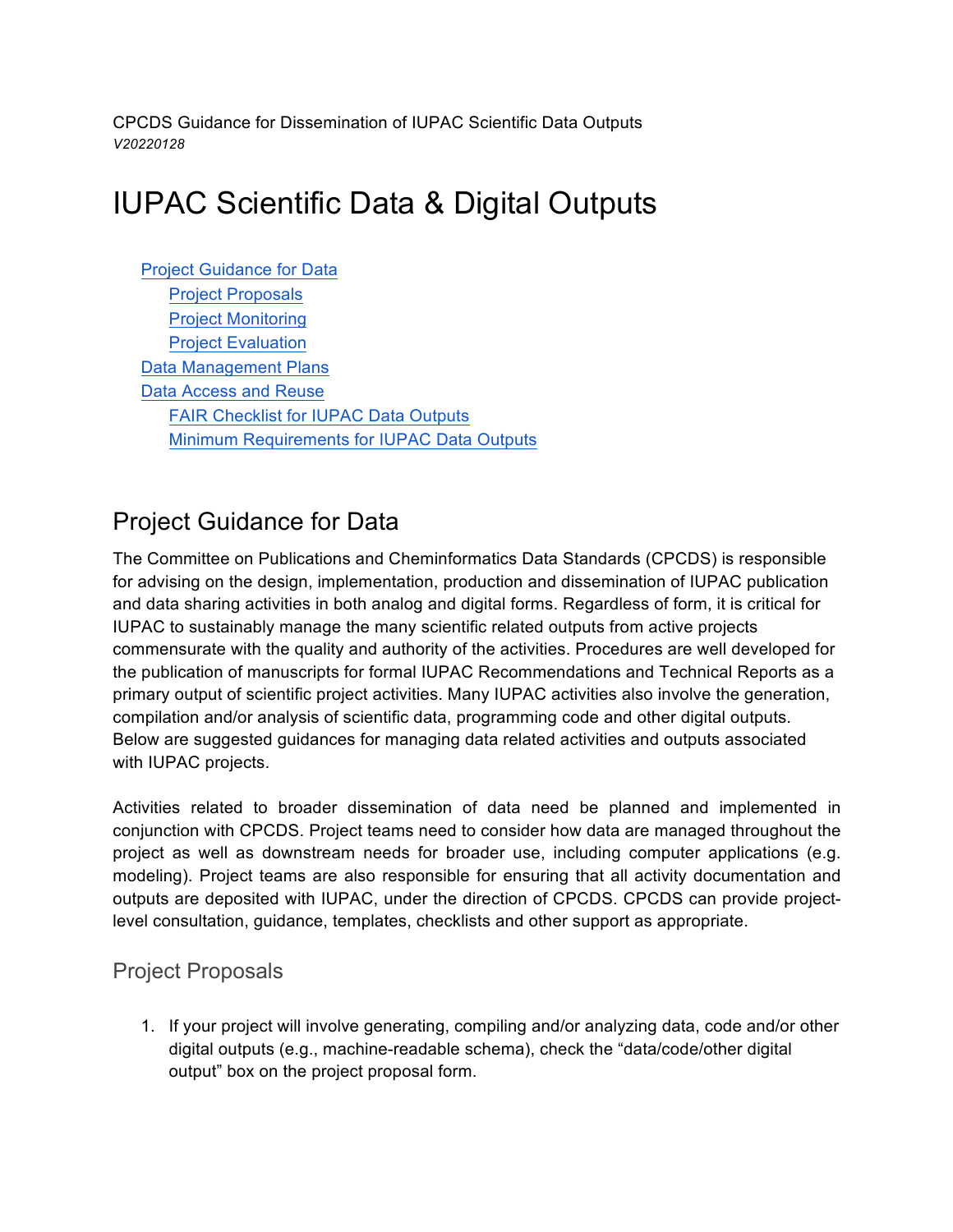- 2. When you check the "data/code/other digital output" box, CPCDS will review the project proposal and engage with the task group in order to plan or review the Data Management Plan (DMP) (see outline and prompting questions below). Such a document can be prepared after the project review process is completed, but will be required before final approval of the project can be granted.
- 3. While developing a DMP, the following types of questions should be considered:
	- a. **Machine-readability**: Machine-readable standards need to be interoperable in a diversity of environments and formats for specification can vary widely and may have subsequent impact on how IUPAC standards can be used; does the project address interoperability with other formats/standards (including other IUPAC standards as relevant), and other aspects of machine-readable data exchange such as referenced in the FAIR data principles?
	- b. **Digital outputs**: Digital projects often involve materials beyond PAC publications, including data sets, tools, validation suites, technical documentation and curation of a standard is important ongoing; does the project address development of these types of outcomes, how they would they continue to be supported (within IUPAC or externally); any ongoing community engagement?
	- c. **Testing/Adoption**: Testing and adoption are critical aspects of developing digital standards; are there initial partners that may be considered for testing and demonstrating practice, for example data repositories or toolkit developers?
- 4. CPCDS will advise on minimal parameters for ongoing accessibility of digital outputs on a project by project basis, depending on type of data, existing databases, user community needs and other factors; CPCDS may advise additional database work as a separate project.
- 5. Consider designating a task group member to manage the data throughout the project and invite members of CPCDS as appropriate to support the work.

### Project Monitoring

- CPCDS will use the Project Update form to monitor progress on the project.
- Active stakeholder engagement is encouraged in developing digital outputs, for example, testing pilot implementations; please include information on these engagements in the project updates and/or final report.
- Inform CPCDS directly if interest arises with stakeholders during the course of the project to set up any formal arrangements around adoption and/or development.

Project Evaluation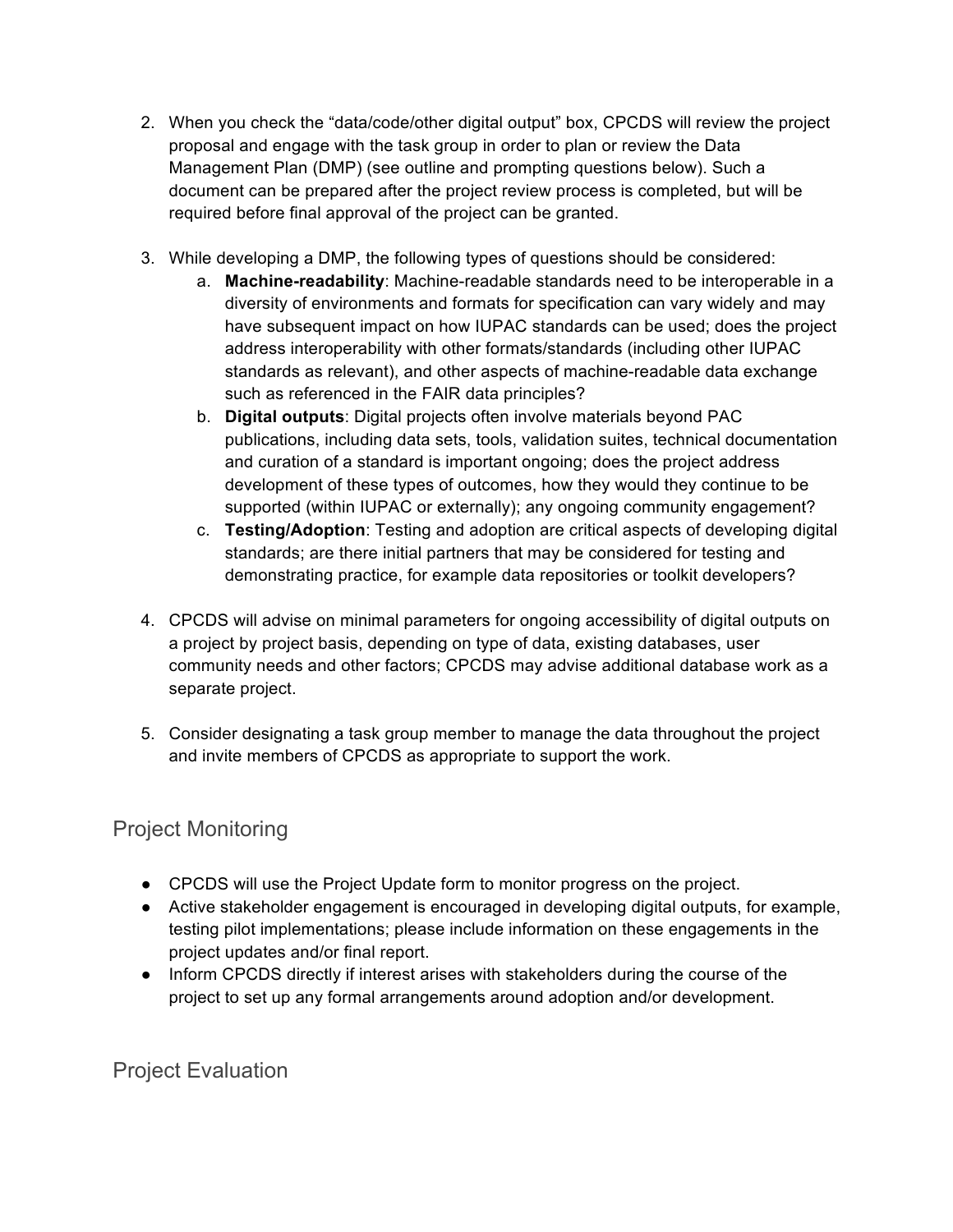- 1. CPCDS will review the data/digital outcomes in conjunction with the DMP and work with the project task group and other supporting Divisions/Committees to follow through on any open questions (see minimal data output guidance below).
- 2. CPCDS will review data related materials using a FAIR checklist (see criteria below) and work with the project task group and other supporting Divisions/Committees to follow through on implementation of FAIR Data Principles as appropriate.
- 3. CPCDS will review ongoing curation and support needs for data related outputs and advise on any necessary follow up to ensure the sustainability and accessibility of the data resource.

## Data Management Plans

A Data Management Plan (DMP) is important for any IUPAC project involving generation, compilation and/or analysis of data, code or other digital/machine-readable outputs such as metadata schema. The DMP addendum to the project proposal should directly address the following areas at the outset of the project. The DMP will become a living document for managing data files and information over the course of the project. At the close of the project, the DMP should address formal dissemination and disposition of data and other digital materials. The DMP will be reviewed by CPCDS in the initial project proposal and also as part of the project evaluation process. CPCDS is available for consultation at any of these steps, including filling out the original DMP, and will be responsible for the ongoing oversight of the technical aspects.

The Data Management Plan should include the following components:

- 1. **Outputs.** What are the data products, outputs and other related materials generated over the course of the project? Was code developed to process the data? Were other machine-readable digital outputs developed, for example metadata schema or data dictionaries? Are there supporting materials associated with the data, for example test sets, validation suites? Are all digital outputs fully documented as to their generation and technical parameters (e.g., version)?
- 2. **Formats.** What file formats are used for the data and supporting materials? Is specialized software required to open data files? Are IUPAC standards or other scientific standards applied? Does the project address interoperability with other formats? Will the outputs support the FAIR Data Principles (see checklist below)?
- 3. **Access.** How will the data and other materials be made available and accessible to the scientific community, readable for both humans and machines? Are there existing databases in IUPAC where this data will/can be included? Will the data be referenced or indexed beyond IUPAC (i.e., a data repository or a data paper)? Are the source data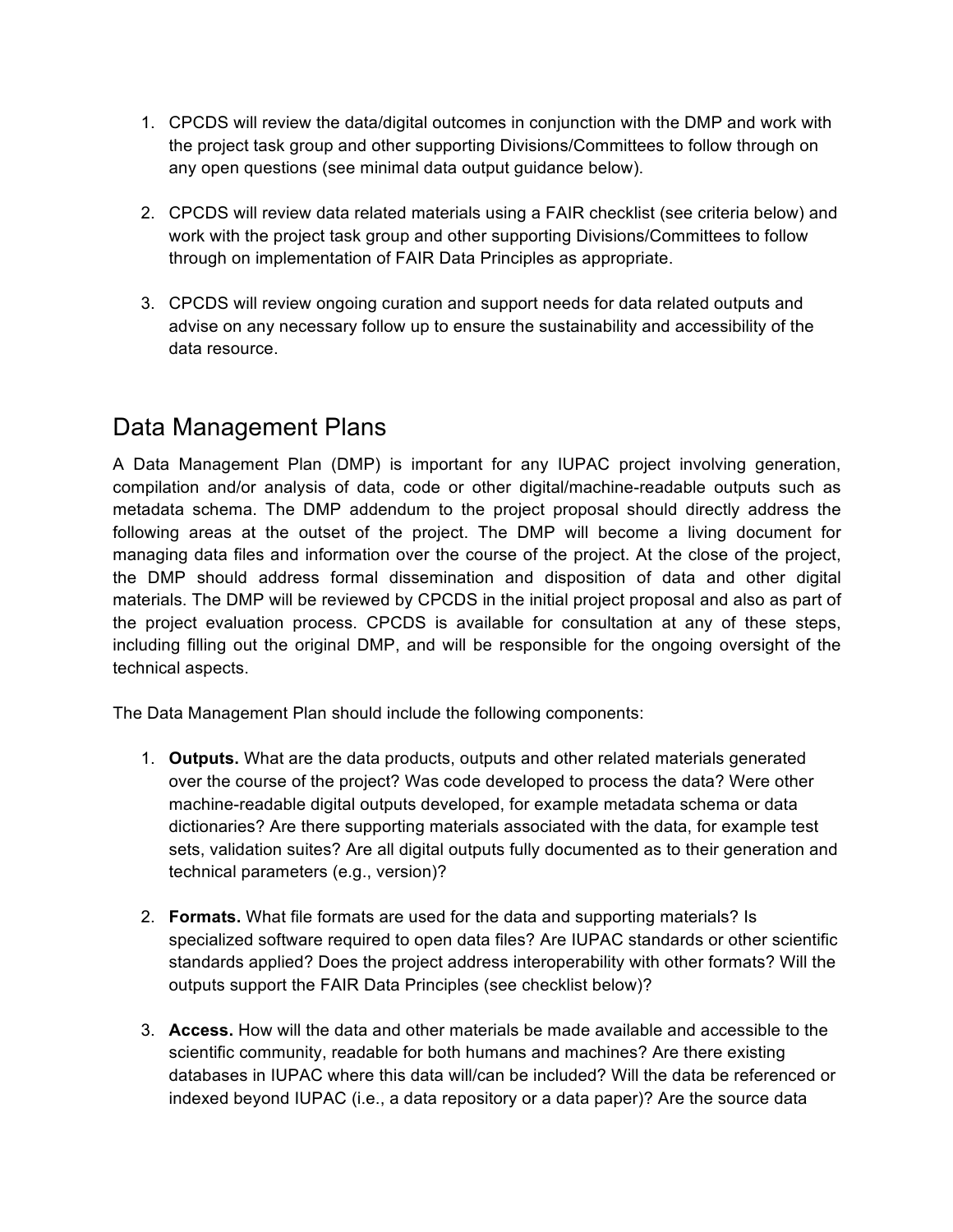available at referrable links and accessible via web-based Application Programming Interfaces (API's)? Will any code be available as open source?

- 4. **Provenance.** Is there a citation provided for the data that references the responsible IUPAC body? Is an IUPAC approved reuse license clearly displayed at the data location? Are there expected uses for the data that would involve further dissemination, educational or commercial activities? Is any source data that originates outside of IUPAC cited and attributed?
- 5. **Support.** How are data and supporting resources documented? Where are data related files stored during and after the project, including the final copy of record and source data? Are there any special system requirements for ongoing support and maintenance of these resources? Is this part of a larger, ongoing data project? How will the maintenance requirements be sustained after the duration of the initial project? Will the materials be hosted in an open community environment and/or other external location outside of IUPAC?

## Data Access and Reuse

To enable distribution and use in a broad range of applications, IUPAC data and associated descriptive information need to be machine-readable and support the FAIR Data Principles. A general checklist of FAIR attributes is provided below that will help scientists find and programmatically access these datasets. CPCDS can advise/assist with options and workflows for fulfilling the checklist criteria. At minimum, data should be tabulated/organized if possible and files saved and archived with IUPAC. A README template is also provided to help document essential information regarding the data.

### FAIR Checklist for IUPAC Data Outputs

- Does the dataset have a registered DOI with Crossref or DataCite?
- Is the dataset located in an open/trusted source that can be indexed?
- Are the data and/or metadata retrievable via an API?
- $\bullet$  Is the metadata exportable in a machine-readable structured text-based format? (e.g., XML, JSON)
- Are data files in standard and/or commonly available open formats as much as possible, and described relative to specific file types, software requirements and/or conversion information?
- Are all associated data files unambiguously named in the metadata and described relative to their scientific nature (see README template)?
- Does the metadata description include standard scientific identifiers or terminology (e.g., IUPAC InChIs, IUPAC nomenclature, IUPAC Gold Book terms)